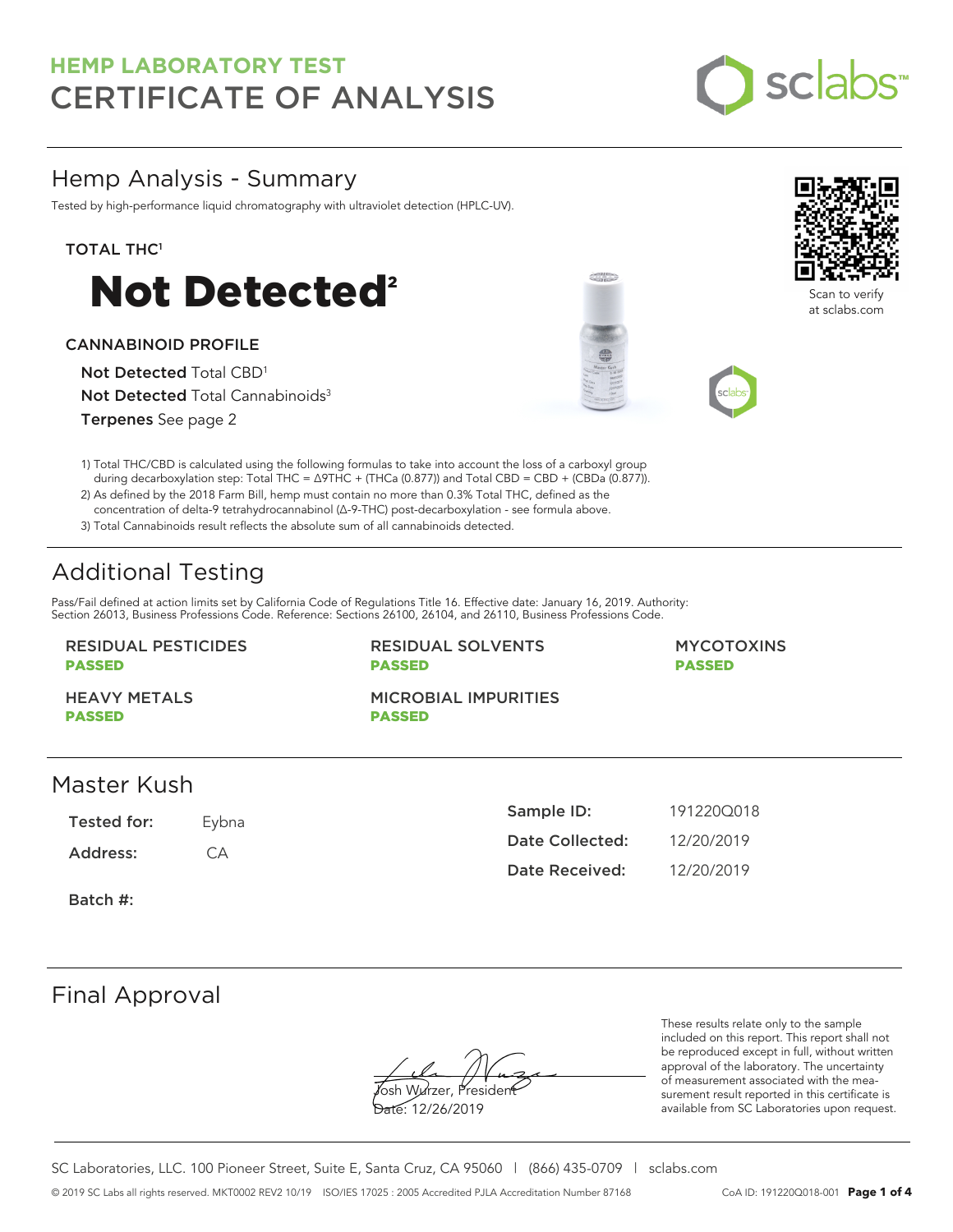

| Sample Name:        | Master Kush                 |  |
|---------------------|-----------------------------|--|
| LIMS Sample ID:     | 191220Q018                  |  |
| Batch #:            |                             |  |
| Source Metrc ID(s): |                             |  |
|                     |                             |  |
| Sample Type:        | Terpenes, Product Inhalable |  |
| Batch Count:        |                             |  |
| Sample Count:       |                             |  |
| Unit Mass:          |                             |  |
| Serving Mass:       |                             |  |
| Density:            |                             |  |

### **Moisture Test Results**

Moisture

**Results (%)**

### **Cannabinoid Test Results 12/22/2019**

Cannabinoid analysis utilizing High Performance Liquid Chromatography (HPLC, QSP 5-4-4-4)

| <b>A9THC</b>                             | mg/g      | %         | LOD / LOQ mq/q<br>0.0009 / 0.003 |
|------------------------------------------|-----------|-----------|----------------------------------|
|                                          | ND        | ND        |                                  |
| $\triangle$ 8THC                         | <b>ND</b> | <b>ND</b> | 0.0009 / 0.003                   |
| <b>THCa</b>                              | <b>ND</b> | ND.       | 0.0009 / 0.003                   |
| <b>THCV</b>                              | <b>ND</b> | <b>ND</b> | 0.0004 / 0.001                   |
| <b>THCVa</b>                             | <b>ND</b> | <b>ND</b> | 0.0013 / 0.004                   |
| <b>CBD</b>                               | ND        | ND.       | 0.0009 / 0.003                   |
| CBDa                                     | <b>ND</b> | <b>ND</b> | 0.0009 / 0.003                   |
| <b>CBDV</b>                              | <b>ND</b> | <b>ND</b> | 0.0004 / 0.001                   |
| <b>CBDVa</b>                             | <b>ND</b> | <b>ND</b> | 0.0003 / 0.001                   |
| <b>CBG</b>                               | <b>ND</b> | ND        | 0.001 / 0.003                    |
| CBGa                                     | <b>ND</b> | <b>ND</b> | 0.0008 / 0.002                   |
| <b>CBL</b>                               | <b>ND</b> | ND        | 0.0021 / 0.006                   |
| <b>CBN</b>                               | <b>ND</b> | ND        | 0.0009 / 0.003                   |
| <b>CBC</b>                               | <b>ND</b> | <b>ND</b> | 0.0011 / 0.003                   |
| <b>CBCa</b>                              | <b>ND</b> | ND        | 0.0015 / 0.005                   |
| <b>Sum of Cannabinoids:</b>              | <b>ND</b> | <b>ND</b> |                                  |
| Total THC ( $\triangle$ 9THC+0.877*THCa) | <b>ND</b> | <b>ND</b> |                                  |
| Total CBD (CBD+0.877*CBDa)               | ND        | ND        |                                  |

Action Limit mg

Δ9THC per Unit Δ9THC per Serving

### **Batch Photo**







Josh Wurzer, President Date: 12/26/2019

SC Laboratories, LLC 100 Pioneer Street, Suite E Santa Cruz, CA 95060 (866) 435-0709 | sclabs.com

| Date Collected: | 12/20/2019 |  |
|-----------------|------------|--|
| Date Received:  | 12/20/2019 |  |
| Tested for:     | Eybna      |  |
| License #:      |            |  |
| Address:        | CA         |  |
| Produced by:    |            |  |
| License #:      |            |  |
| Address:        |            |  |
|                 |            |  |
|                 |            |  |

### **Terpene Test Results 12/26/2019**

Terpene analysis utilizing Gas Chromatography - Flame Ionization Detection (GC - FID)

| <b>Total Terpene Concentration:</b> | 836.799   | 83.6799   |                |
|-------------------------------------|-----------|-----------|----------------|
| <b>7</b> Bisabolol                  | 0.790     | 0.0790    | 0.017 / 0.051  |
| Cedrol                              | <b>ND</b> | <b>ND</b> | 0.029 / 0.086  |
| Guaiol                              | <b>ND</b> | <b>ND</b> | 0.022 / 0.066  |
| Caryophyllene Oxide                 | 3.734     | 0.3734    | 0.028 / 0.084  |
| Nerolidol                           | 14.248    | 1.4248    | 0.035 / 0.106  |
| Valencene                           | <b>ND</b> | <b>ND</b> | 0.008 / 0.023  |
| <b>7 Humulene</b>                   | 14.830    | 1.4830    | 0.013 / 0.038  |
| <b>☑ Caryophyllene</b>              | 64.417    | 6.4417    | 0.018 / 0.054  |
| <b>7 Cedrene</b>                    | <b>ND</b> | <b>ND</b> | 0.017 / 0.051  |
| Geranyl Acetate                     | 11.815    | 1.1815    | 0.016 / 0.048  |
| Geraniol                            | 0.17      | 0.017     | 0.017 / 0.05   |
| R-(+)-Pulegone                      | <b>ND</b> | <b>ND</b> | 0.022 / 0.068  |
| Nerol                               | <b>ND</b> | <b>ND</b> | 0.023 / 0.068  |
| Terpineol                           | 19.995    | 1.9995    | 0.022 / 0.068  |
| Menthol                             | 15.779    | 1.5779    | 0.022 / 0.067  |
| Borneol                             | 2.228     | 0.2228    | 0.048 / 0.146  |
| Isoborneol                          | 2.682     | 0.2682    | 0.033 / 0.101  |
| Camphor                             | 16.553    | 1.6553    | 0.054 / 0.163  |
| (-)-Isopulegol                      | 8.90      | 0.890     | 0.013 / 0.04   |
| Fenchol                             | 4.297     | 0.4297    | 0.023 / 0.069  |
| Linalool                            | 18.791    | 1.8791    | 0.019 / 0.058  |
| Terpinolene                         | 1.090     | 0.1090    | 0.022 / 0.067  |
| Fenchone                            | <b>ND</b> | <b>ND</b> | 0.03 / 0.092   |
| Sabinene Hydrate                    | <b>ND</b> | <b>ND</b> | 0.018 / 0.054  |
| <b>7</b> Terpinene                  | <b>ND</b> | <b>ND</b> | 0.03 / 0.09    |
| Ocimene                             | 18.537    | 1.8537    | 0.028 / 0.085  |
| Eucalyptol                          | 16.060    | 1.6060    | 0.021 / 0.063  |
| Limonene                            | 48.162    | 4.8162    | 0.013 / 0.039  |
| <b>7</b> Terpinene                  | 15.26     | 1.526     | 0.03 / 0.09    |
| 3 Carene                            | 16.243    | 1.6243    | 0.029 / 0.087  |
| <sup>2</sup> Phellandrene           | 32.936    | 3.2936    | 0.037 / 0.111  |
| Myrcene                             | 459.041   | 45.9041   | 0.027 / 0.082  |
| <b>7</b> Pinene                     | 11.903    | 1.1903    | 0.027 / 0.081  |
| Sabinene                            | 11.248    | 1.1248    | 0.027 / 0.082  |
| Camphene                            | 1.46      | 0.146     | 0.027 / 0.08   |
| <b>7</b> Pinene                     | 5.630     | 0.5630    | 0.022 / 0.067  |
|                                     | mg/g      | ℅         | LOD / LOQ mg/g |

### Sample Certification

California Code of Regulations Title 16 Effect Date January 16, 2019<br>Authority: Section 26013, Business and Professions Code.<br>Reference: Sections 26100, 26104 and 26110, Business and Professions Code.

Scan to verify at sclabs.com Sample must be marked as public to be viewable

© 2019 SC Labs all rights reserved. MKT0002 REV2 10/19 ISO/IES 17025 : 2005 Accredited PJLA Accreditation Number 87168 CoA ID: 191220Q018-001 **Page 2 of 4**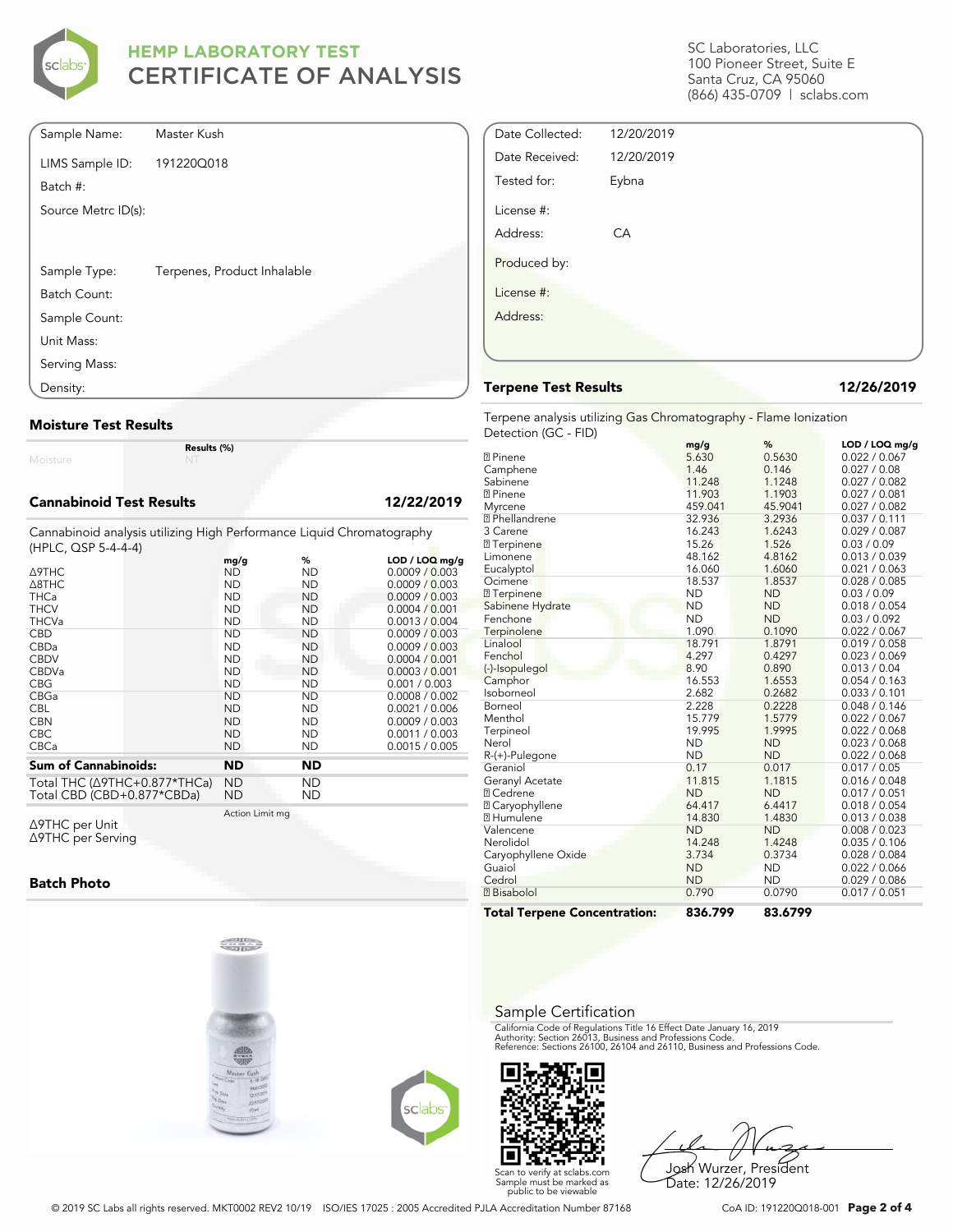

| Sample Name:        | Master Kush                 |
|---------------------|-----------------------------|
| LIMS Sample ID:     | 191220Q018                  |
| Batch #:            |                             |
| Source Metrc ID(s): |                             |
|                     |                             |
| Sample Type:        | Terpenes, Product Inhalable |
| Batch Count:        |                             |
| Sample Count:       |                             |
| Unit Mass:          |                             |
| Serving Mass:       |                             |
| Density:            |                             |

**Pesticide Test Results - Pass 12/22/2019**

Pesticide, Fungicide and plant growth regulator analysis utilizing

| HPLC-Mass Spectrometry and GC-Mass Spectrometry |      |                |                   |                     |
|-------------------------------------------------|------|----------------|-------------------|---------------------|
|                                                 |      | Results (µg/g) | Action Limit µg/g | $LOD / LOQ \mu g/g$ |
| Abamectin                                       | Pass | <b>ND</b>      | 0.1               | 0.030 / 0.091       |
| Acephate                                        | Pass | <b>ND</b>      | 0.1               | 0.013 / 0.039       |
| Acequinocyl                                     | Pass | <b>ND</b>      | 0.1               | 0.010 / 0.031       |
| Acetamiprid                                     | Pass | <b>ND</b>      | 0.1               | 0.013 / 0.038       |
| Azoxystrobin                                    | Pass | <b>ND</b>      | 0.1               | 0.015 / 0.047       |
| Bifenazate                                      | Pass | <b>ND</b>      | 0.1               | 0.012 / 0.035       |
| Bifenthrin                                      | Pass | <b>ND</b>      | 3.0               | 0.013 / 0.038       |
| <b>Boscalid</b>                                 | Pass | <b>ND</b>      | 0.1               | 0.008 / 0.023       |
| Captan                                          | Pass | <b>ND</b>      | 0.7               | 0.099 / 0.300       |
| Carbaryl                                        | Pass | <b>ND</b>      | 0.5               | 0.014 / 0.043       |
| Chlorantraniliprole                             | Pass | <b>ND</b>      | 10.0              | 0.020 / 0.061       |
| Clofentezine                                    | Pass | <b>ND</b>      | 0.1               | 0.009 / 0.027       |
| Cyfluthrin                                      | Pass | <b>ND</b>      | 2.0               | 0.099/0.299         |
| Cypermethrin                                    | Pass | <b>ND</b>      | 1.0               | 0.030 / 0.091       |
| Diazinon                                        | Pass | <b>ND</b>      | 0.1               | 0.009 / 0.027       |
| Dimethomorph                                    | Pass | <b>ND</b>      | 2.0               | 0.018 / 0.055       |
| Etoxazole                                       | Pass | <b>ND</b>      | 0.1               | 0.007 / 0.022       |
| Fenhexamid                                      | Pass | <b>ND</b>      | 0.1               | 0.015 / 0.045       |
| Fenpyroximate                                   | Pass | <b>ND</b>      | 0.1               | 0.012 / 0.036       |
| Flonicamid                                      | Pass | <b>ND</b>      | 0.1               | 0.022 / 0.066       |
| Fludioxonil                                     | Pass | <b>ND</b>      | 0.1               | 0.020 / 0.061       |
| Hexythiazox                                     | Pass | <b>ND</b>      | 0.1               | 0.009 / 0.027       |
| Imidacloprid                                    | Pass | <b>ND</b>      | 5.0               | 0.017 / 0.050       |
| Kresoxim-methyl                                 | Pass | <b>ND</b>      | 0.1               | 0.010 / 0.029       |
| Malathion                                       | Pass | <b>ND</b>      | 0.5               | 0.006 / 0.019       |
| Metalaxyl                                       | Pass | <b>ND</b>      | 2.0               | 0.011 / 0.033       |
| Methomyl                                        | Pass | <b>ND</b>      | 1.0               | 0.022 / 0.067       |
| Myclobutanil                                    | Pass | <b>ND</b>      | 0.1               | 0.015 / 0.044       |
| Naled                                           | Pass | <b>ND</b>      | 0.1               | 0.010 / 0.031       |
| Oxamyl                                          | Pass | <b>ND</b>      | 0.5               | 0.014 / 0.042       |
| Pentachloronitrobenzene                         | Pass | <b>ND</b>      | 0.1               | 0.020 / 0.061       |
| Permethrin                                      | Pass | <b>ND</b>      | 0.5               | 0.027 / 0.082       |
| Phosmet                                         | Pass | <b>ND</b>      | 0.1               | 0.010 / 0.030       |
| Piperonylbutoxide                               | Pass | <b>ND</b>      | 3.0               | 0.007 / 0.020       |
| Prallethrin                                     | Pass | <b>ND</b>      | 0.1               | 0.011 / 0.032       |
| Propiconazole                                   | Pass | <b>ND</b>      | 0.1               | 0.004 / 0.013       |
| Pyrethrins                                      | Pass | <b>ND</b>      | 0.5               | 0.012 / 0.036       |
| Pyridaben                                       | Pass | <b>ND</b>      | 0.1               | 0.007 / 0.020       |
| Spinetoram                                      | Pass | <b>ND</b>      | 0.1               | 0.006 / 0.017       |
| Spinosad                                        | Pass | <b>ND</b>      | 0.1               | 0.010 / 0.031       |
| Spiromesifen                                    | Pass | <b>ND</b>      | 0.1               | 0.005 / 0.015       |
| Spirotetramat                                   | Pass | <b>ND</b>      | 0.1               | 0.014 / 0.042       |
| Tebuconazole                                    | Pass | <b>ND</b>      | 0.1               | 0.006 / 0.018       |
| Thiamethoxam                                    | Pass | <b>ND</b>      | 5.0               | 0.011 / 0.033       |
| Trifloxystrobin                                 | Pass | <b>ND</b>      | 0.1               | 0.007 / 0.020       |

SC Laboratories, LLC 100 Pioneer Street, Suite E Santa Cruz, CA 95060 (866) 435-0709 | sclabs.com

| Date Collected: | 12/20/2019 |  |
|-----------------|------------|--|
| Date Received:  | 12/20/2019 |  |
| Tested for:     | Eybna      |  |
| License #:      |            |  |
| Address:        | CA         |  |
| Produced by:    |            |  |
| License #:      |            |  |
| Address:        |            |  |
|                 |            |  |
|                 |            |  |

### **Pesticide Test Results - Pass 12/22/2019**

Pesticide, Fungicide and plant growth regulator analysis utilizing HPLC-Mass Spectrometry and GC-Mass Spectrometry

|                   |      | Results (µg/g) | Action Limit µg/g | $LOD / LOQ \mu g/g$ |
|-------------------|------|----------------|-------------------|---------------------|
| Aldicarb          | Pass | <b>ND</b>      | <b>ND</b>         | 0.030 / 0.091       |
| Carbofuran        | Pass | <b>ND</b>      | <b>ND</b>         | 0.029 / 0.089       |
| Chlordane         | Pass | <b>ND</b>      | <b>ND</b>         | 0.032 / 0.097       |
| Chlorfenapyr      | Pass | <b>ND</b>      | <b>ND</b>         | 0.030 / 0.090       |
| Chlorpyrifos      | Pass | <b>ND</b>      | <b>ND</b>         | 0.029 / 0.089       |
| Coumaphos         | Pass | <b>ND</b>      | <b>ND</b>         | 0.029 / 0.089       |
| Daminozide        | Pass | <b>ND</b>      | <b>ND</b>         | 0.030 / 0.091       |
| DDVP (Dichlorvos) | Pass | ND             | ND                | 0.029 / 0.089       |
| Dimethoate        | Pass | <b>ND</b>      | <b>ND</b>         | 0.029 / 0.089       |
| Ethoprop(hos)     | Pass | <b>ND</b>      | <b>ND</b>         | 0.029 / 0.089       |
| Etofenprox        | Pass | <b>ND</b>      | <b>ND</b>         | 0.029 / 0.089       |
| Fenoxycarb        | Pass | <b>ND</b>      | <b>ND</b>         | 0.029 / 0.089       |
| Fipronil          | Pass | <b>ND</b>      | <b>ND</b>         | 0.029 / 0.089       |
| Imazalil          | Pass | ND             | <b>ND</b>         | 0.029 / 0.089       |
| Methiocarb        | Pass | <b>ND</b>      | <b>ND</b>         | 0.029 / 0.089       |
| Methyl parathion  | Pass | <b>ND</b>      | <b>ND</b>         | 0.029 / 0.089       |
| Mevinphos         | Pass | <b>ND</b>      | ND                | 0.029 / 0.089       |
| Paclobutrazol     | Pass | <b>ND</b>      | <b>ND</b>         | 0.029 / 0.089       |
| Propoxur          | Pass | <b>ND</b>      | <b>ND</b>         | 0.029 / 0.089       |
| Spiroxamine       | Pass | <b>ND</b>      | <b>ND</b>         | 0.029 / 0.089       |
| Thiacloprid       | Pass | <b>ND</b>      | <b>ND</b>         | 0.029 / 0.089       |

### **Mycotoxin Test Results - Pass 12/22/2019**

| Mycotoxin analysis utilizing HPLC-Mass Spectrometry |      |           |                                    |                 |
|-----------------------------------------------------|------|-----------|------------------------------------|-----------------|
|                                                     |      |           | Results (µg/kg) Action Limit µg/kg | LOD / LOQ µg/kg |
| Aflatoxin B1                                        | Pass | <b>ND</b> | 20.0                               | 1.0 / 3.0       |
| Aflatoxin B2                                        | Pass | <b>ND</b> | 20.0                               | 2.0/6.0         |
| Aflatoxin G1                                        | Pass | <b>ND</b> | 20.0                               | 1.0 / 3.0       |
| Aflatoxin G2                                        | Pass | <b>ND</b> | 20.0                               | 2.0 / 6.0       |
| Aflatoxin B1, B2, G1, G2                            | Pass | <b>ND</b> | 20.0                               |                 |
| Ochratoxin A                                        | Pass | <b>ND</b> | 20.0                               | 6.0 / 18.0      |

### Sample Certification

California Code of Regulations Title 16 Effect Date January 16, 2019<br>Authority: Section 26013, Business and Professions Code.<br>Reference: Sections 26100, 26104 and 26110, Business and Professions Code.



Josh Wurzer, President Date: 12/26/2019

© 2019 SC Labs all rights reserved. MKT0002 REV2 10/19 ISO/IES 17025 : 2005 Accredited PJLA Accreditation Number 87168 CoA ID: 191220Q018-001 **Page 3 of 4**